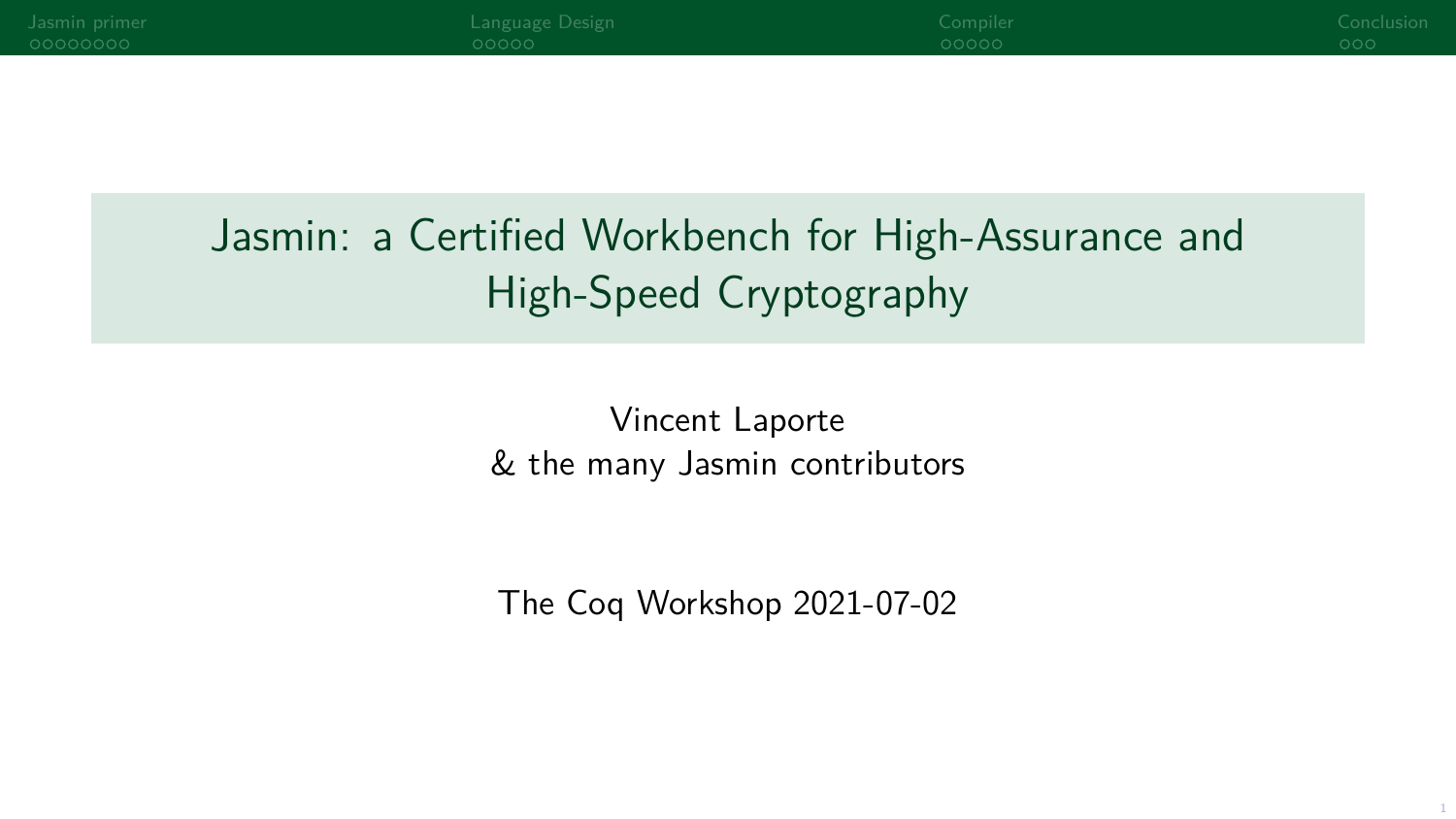<span id="page-1-0"></span>

| Jasmin primer     | Language Design | Compiler | Conclusion |
|-------------------|-----------------|----------|------------|
| $\bullet$ 0000000 | 00000           | 00000    | 000        |
| Once upon a time  |                 |          |            |

#### How to write **high-assurance implementations of cryptography primitives**?

### Conflicting goals  $\blacktriangleright$  Fast



- Dilemma
	- $\blacktriangleright$  Write assembly (runs fast)
	- $\triangleright$  Use higher-level abstractions (may be proved correct)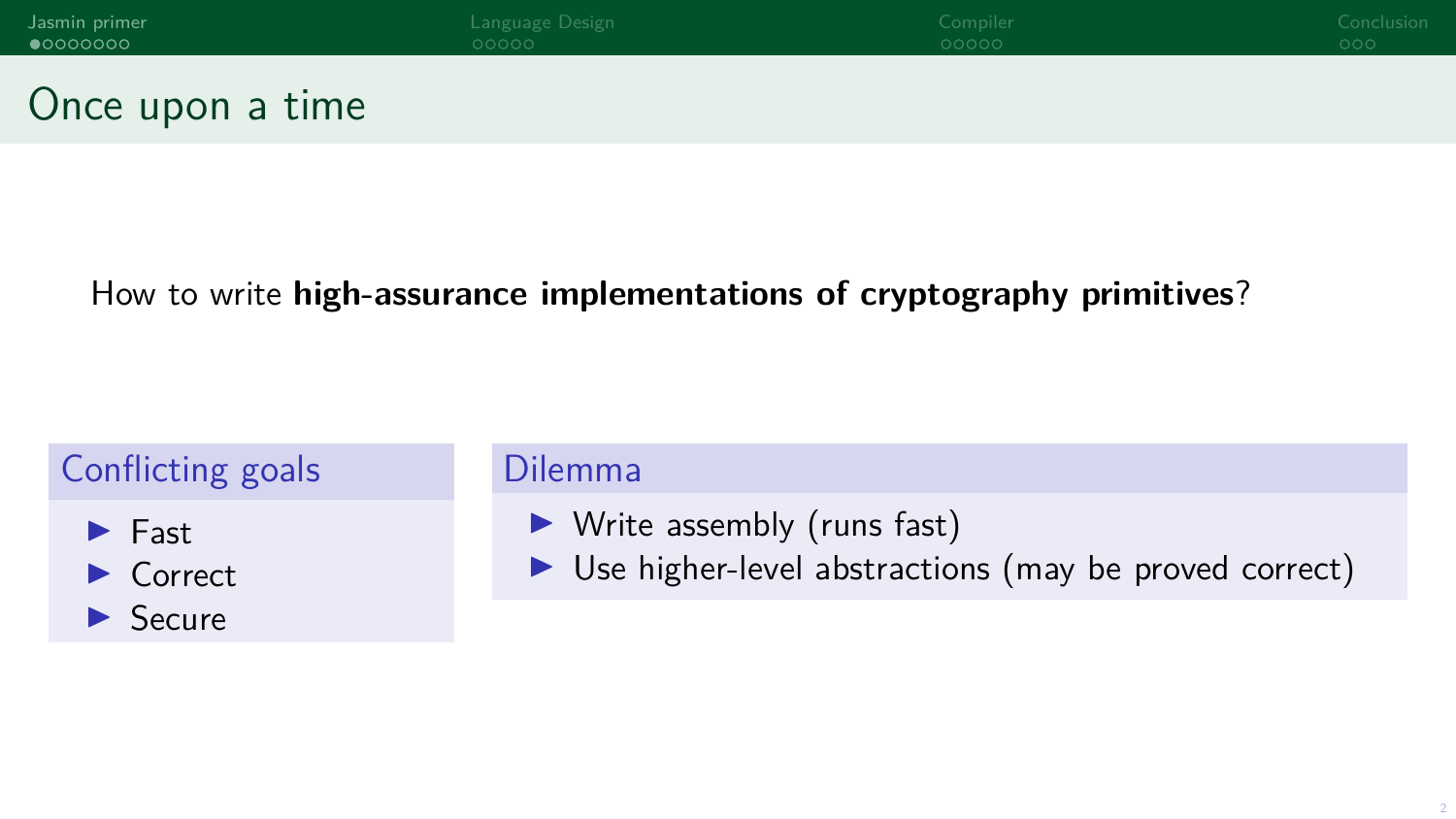| Jasmin primer | Language Design | Compiler | Conclusion |
|---------------|-----------------|----------|------------|
| 0 0000000     | 00000           | 00000    | 000        |
| Today         |                 |          |            |

#### Many different<sup>1</sup> answers to this question: Fiat Cryptography, Hacl\*, Jasmin, Vale...

#### Jasmin

- $\triangleright$  Programming language friendly to both practitioners and tools
- $\triangleright$  Compiler to assembly (proved correct and constant-time preserving in Coq)
- ▶ Verification tools: interactive (EasyCrypt) or (semi-)automated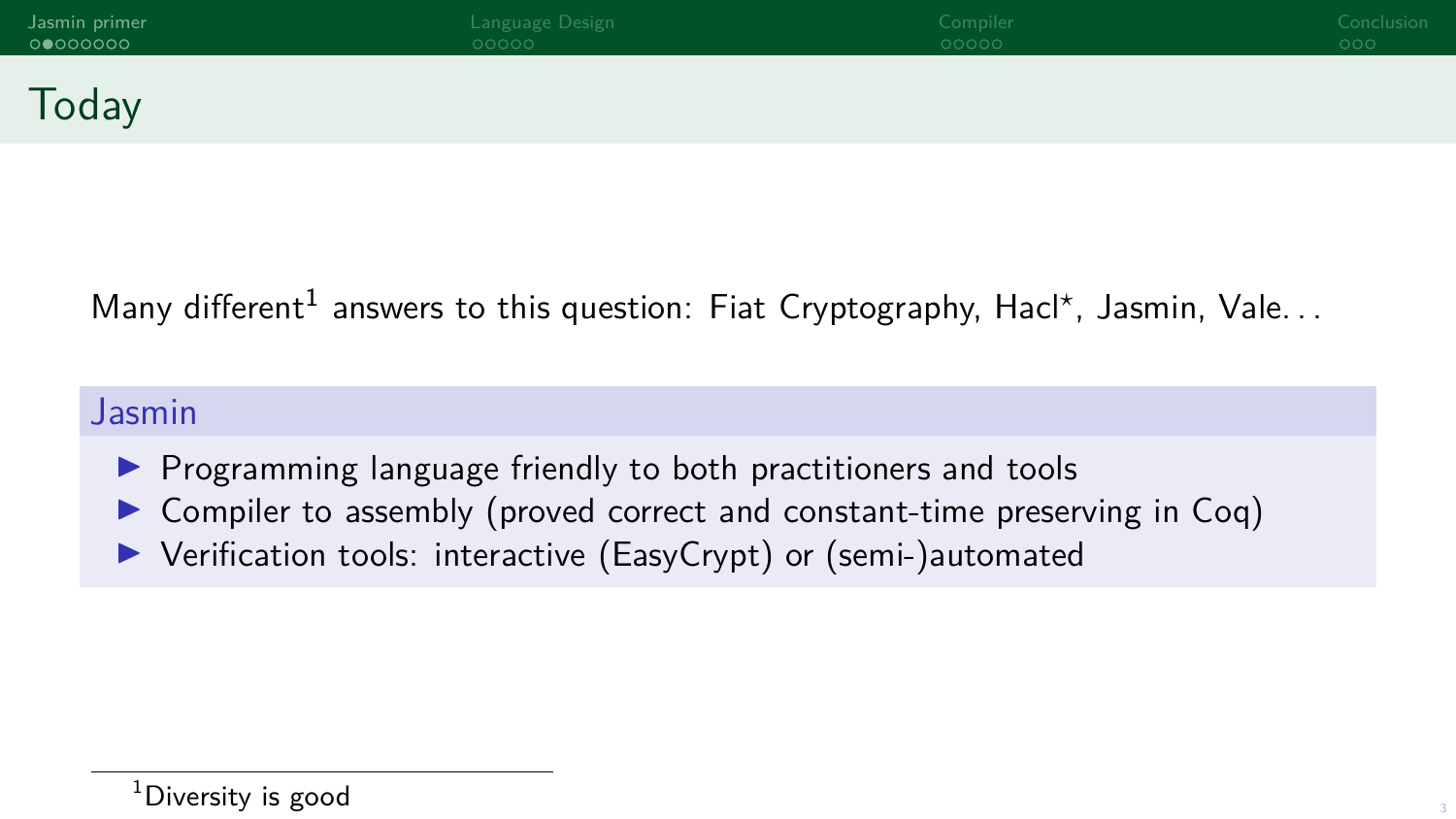}

# Implement a first (reference) version

```
fn gimli(stack u32[12] state) −→ stack u32[12] {
   inline int round, column;
   for round = 24 downto 0 {
      for column = 0 to 4 {
         state = SP(state, column);
      }
      if round % 4 = 0 \}state = swap(state, 0, 1);
         state = swap(state, 2, 3);
      }
      if round \% 4 = 2 {
         state = swap(state, 0, 2);
         state = swap(state, 1, 3);
      }
      if round % 4 = 0 \}state[0] \hat{ } = 0x9e377900 + round;
     }
   }
   return state;
}
```

```
fn SP(stack u32[12] st, inline int col) \rightarrow stack u32[12] {
   reg u32 x, y, z, a, b, c;
   x = st[0 + col]; x = rotate(x, 24);y = st[4 + col]; y = rotate(y, 9);z = st[8 + col]:a = x:
   b = z; b \lt \lt = 1;
   c = v; c &= z; c < = 2;
   a^{\sim} = b; a^{\sim} = c;
   st[8 + col] = a;a = v:
   b = x; b = z; b \leq t = 1;
   a^{\sim} = x; a^{\sim} = b;
   st[4 + col] = a;
   a = z:
   b = x; b <= y; b <= 3;
   a^{\sim} = y; a^{\sim} = b;
   st[col] = a;return st;
```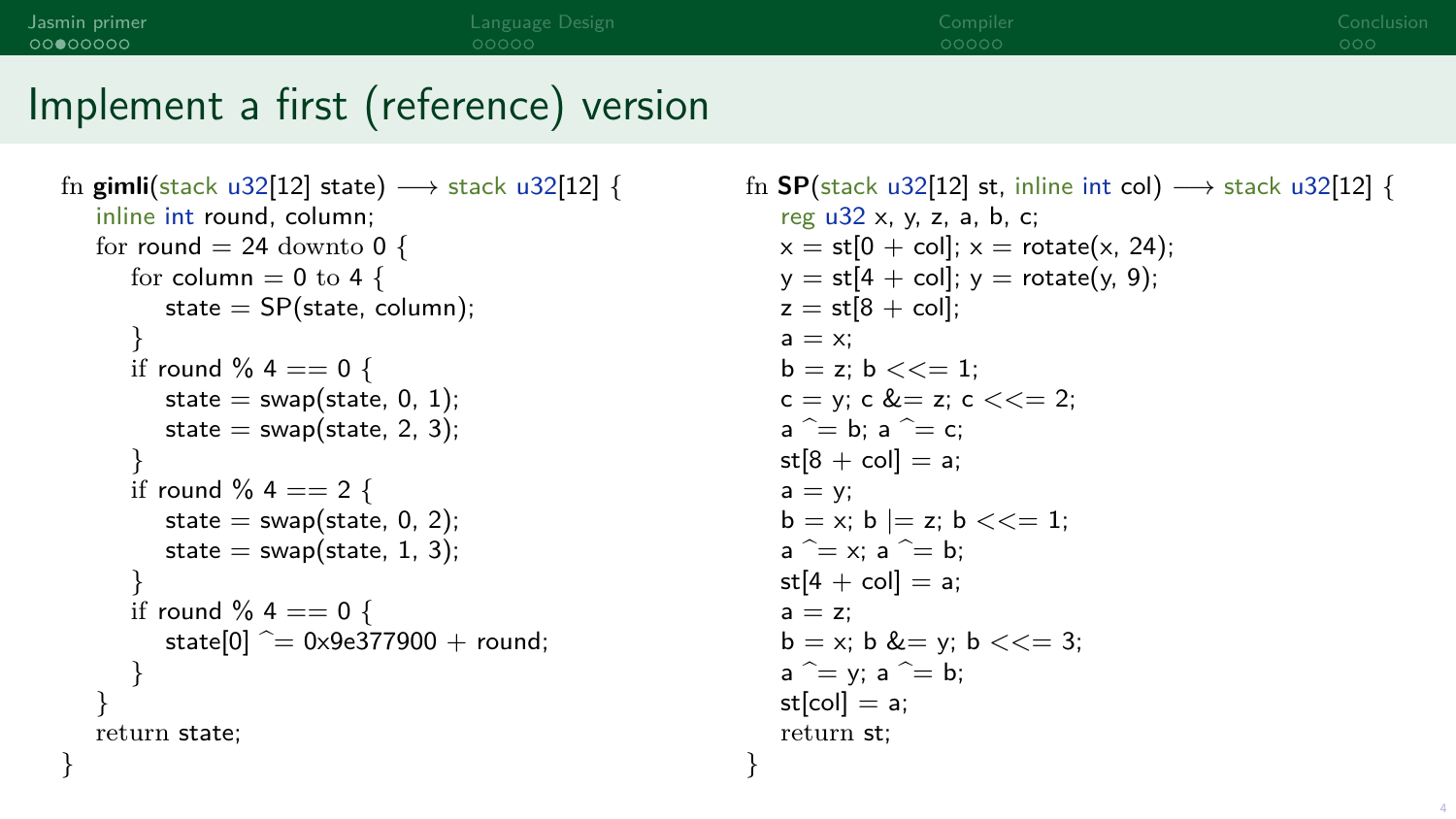# Does it make any sense?

jasminc -checksafety gimli.jazz

- $\blacktriangleright$  No safety violation
- $\blacktriangleright$  Memory ranges: state:  $[0; 48]$  (bytes)
- $\blacktriangleright$  Alignment: state: 32 (bits)

#### Static analysis by abstract interpretation

- $\triangleright$  Infers linear relations between initial values of the arguments and values of variables
- $\blacktriangleright$  Proves termination
- $\blacktriangleright$  Proves absence of run-time errors
	- $\blacktriangleright$  out-of-bound array accesses
	- $\blacktriangleright$  undefined arithmetic (division by zero, etc.)
	- $\blacktriangleright$  badly aligned memory accesses
- $\blacktriangleright$  Returns a sufficient pre-condition on the initial memory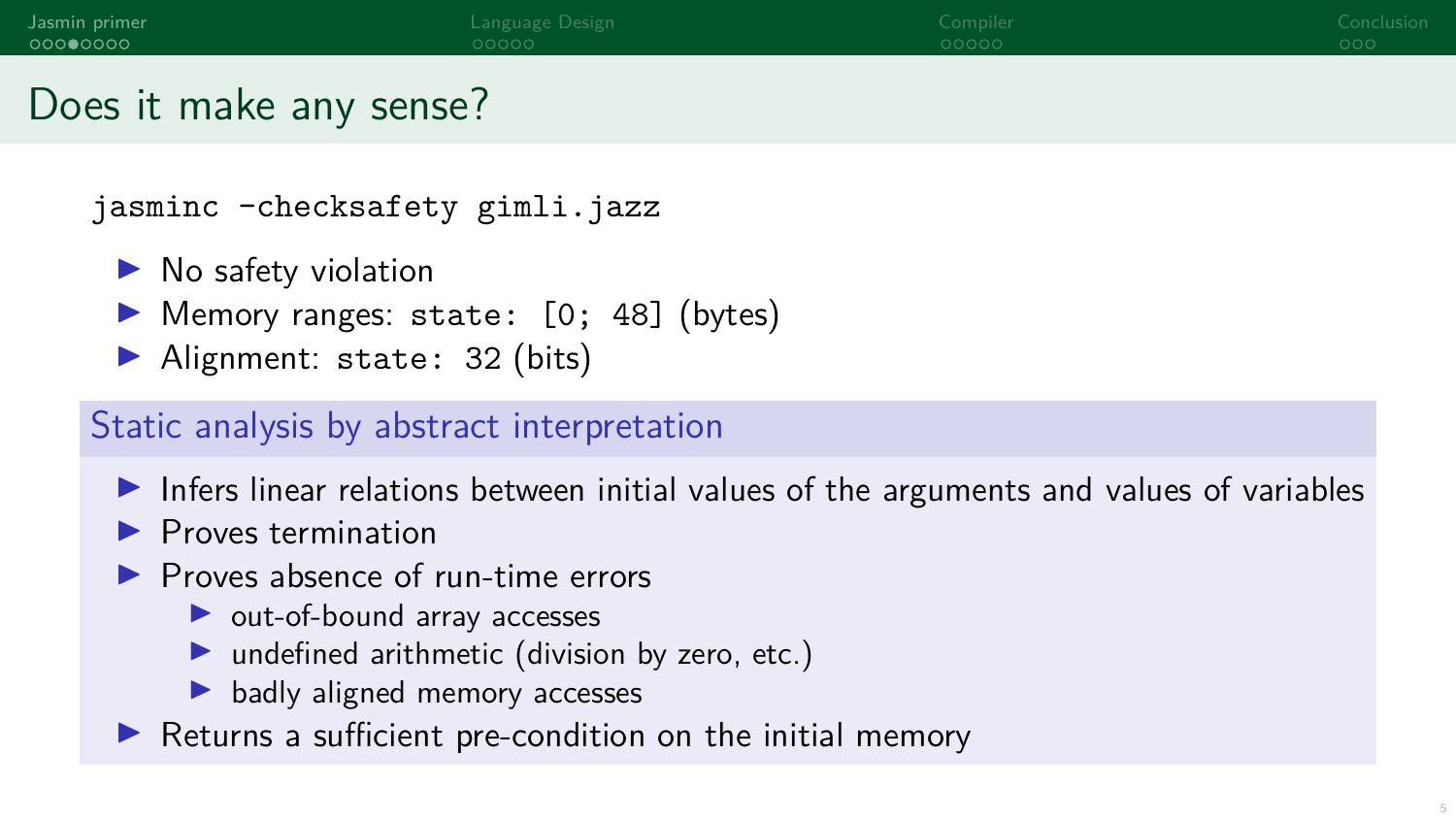| Jasmin primer | Language Design | Compiler | Conclusion |
|---------------|-----------------|----------|------------|
| 000000000     | 00000           | 00000    | 000        |
| Verify it!    |                 |          |            |

Extract to EasyCrypt<sup>2</sup>

jasminc -ec gimli ./gimli.jazz

 $\blacktriangleright$  and prove

 $\blacktriangleright$  ...

- $\triangleright$  functional correctness (wrt. HACSPEC specification)
- $\blacktriangleright$  bijectivity of the permutation

## **EasyCrypt**

- $\blacktriangleright$  A time-tested interactive prover for cryptography primitives
- $\blacktriangleright$  Probabilistic imperative programming language  $\textsc{pWhilb}$
- Program logics, e.g.,  $\text{PRHL}$  (probabilistic relational Hoare logic)
- $\blacktriangleright$  Tactics for proof automation: wp. sim. smt...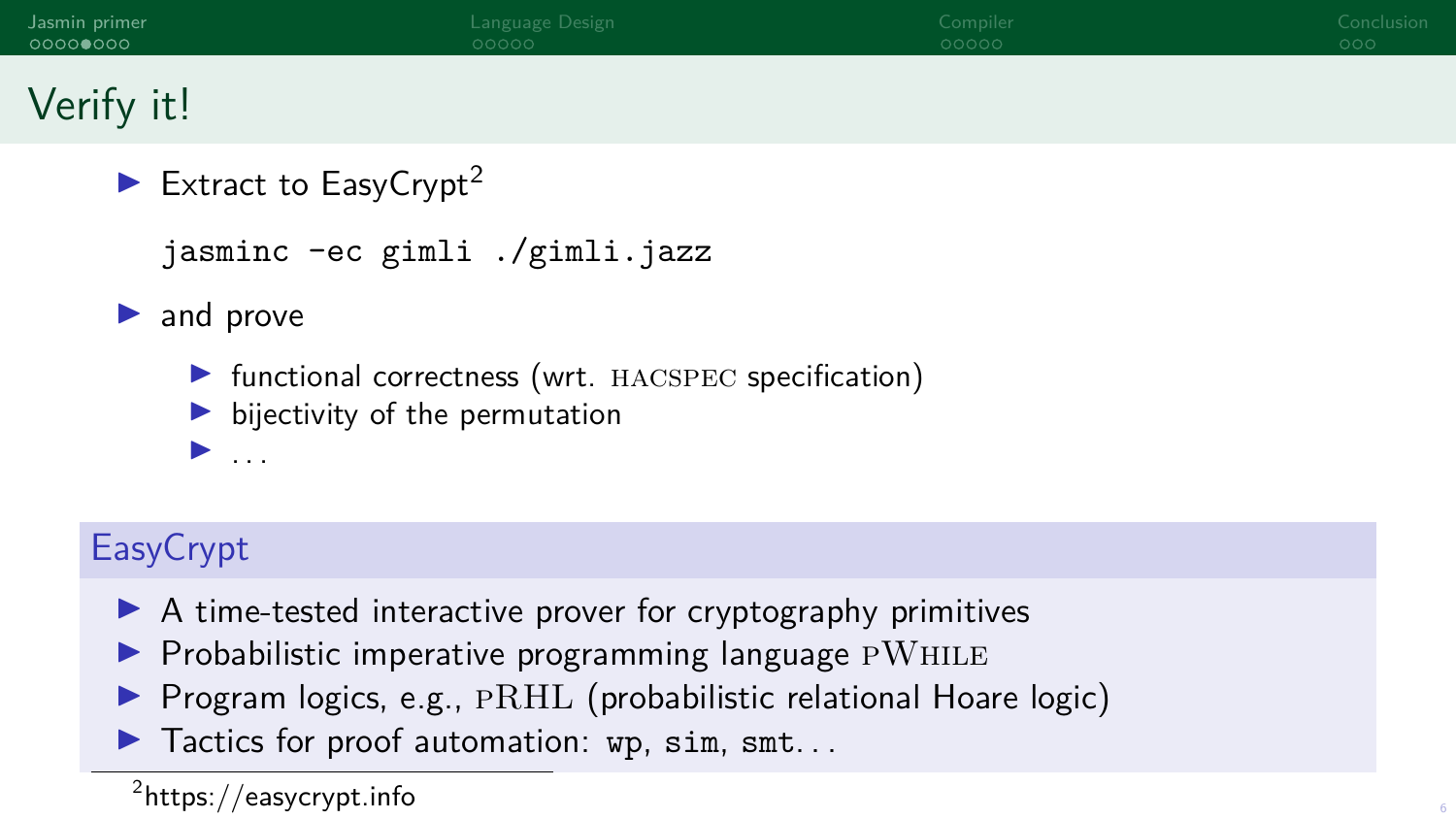# Optimize it (make it run fast)!

#### Programmer has control over low-level details

- $\triangleright$  wide registers  $\&$  SIMD instructions
- $\blacktriangleright$  instruction scheduling
- $\triangleright$  spilling (what to spill and when)

#### Correctness justified by program equivalence

- $\triangleright$  good support in EasyCrypt for relational reasoning
- $\blacktriangleright$  high-level features of Jasmin make the proof relatively easy
- $\triangleright$  the most difficult is to specify  $\times 86$  instructions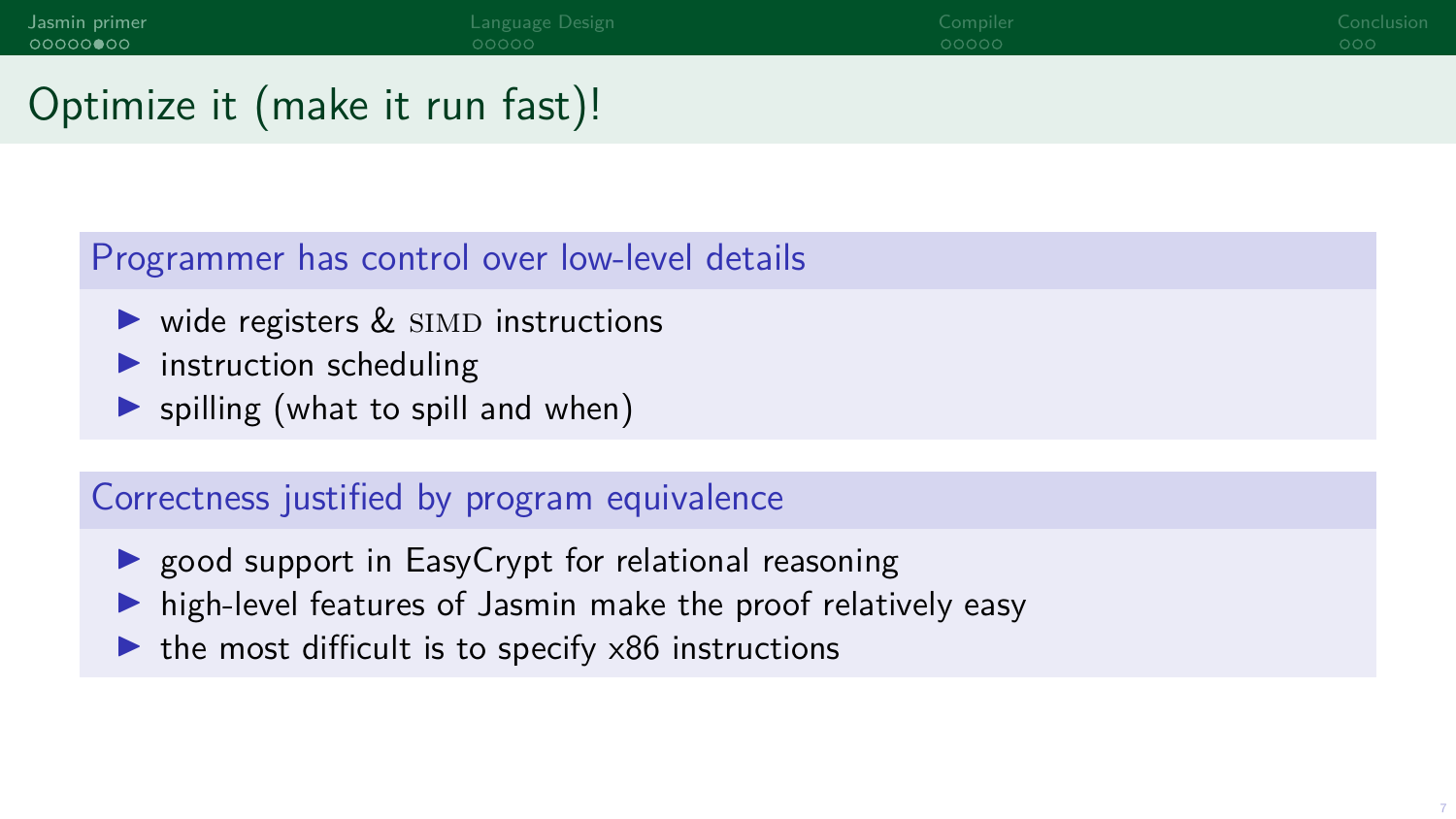# Prove it secure (Constant-Time)

#### Cryptographic Constant-Time (CT)

- $\triangleright$  An efficient counter-measure against remote (cache-based) time-channel attacks
- $\blacktriangleright$  No branching on sensitive data
- Memory access at public addresses only

 $\blacktriangleright$  EasyCrypt model with explicit leakage: jasminc -CT -ec swap gimli.jazz  $\blacktriangleright$  Prove non-interference by self-composition

$$
i_1 = i_2 \wedge j_1 = j_2 \implies \ell_1 = \ell_2
$$

```
var leakages : leakages_t
proc swap (state:W32.t Array12.t, i:int, j:int)
: W32.t Array12.t = {
    var aux, x, y: W32.t;
    leakages ← LeakAddr([i]) :: leakages;
    aux \leftarrow state.[i]; x \leftarrow aux;leakages ← LeakAddr([j]) :: leakages;
    aux \leftarrow state.[i]; v \leftarrow aux;leakages ← LeakAddr([]) :: leakages;
    aux \leftarrow v;
    leakages ← LeakAddr([i]) :: leakages;
    state.[i] \leftarrow \text{aux};leakages ← LeakAddr([]) :: leakages;
    aux \leftarrow x:
    leakages ← LeakAddr([j]) :: leakages;
    state.[i] \leftarrow \text{aux};return (state); }
```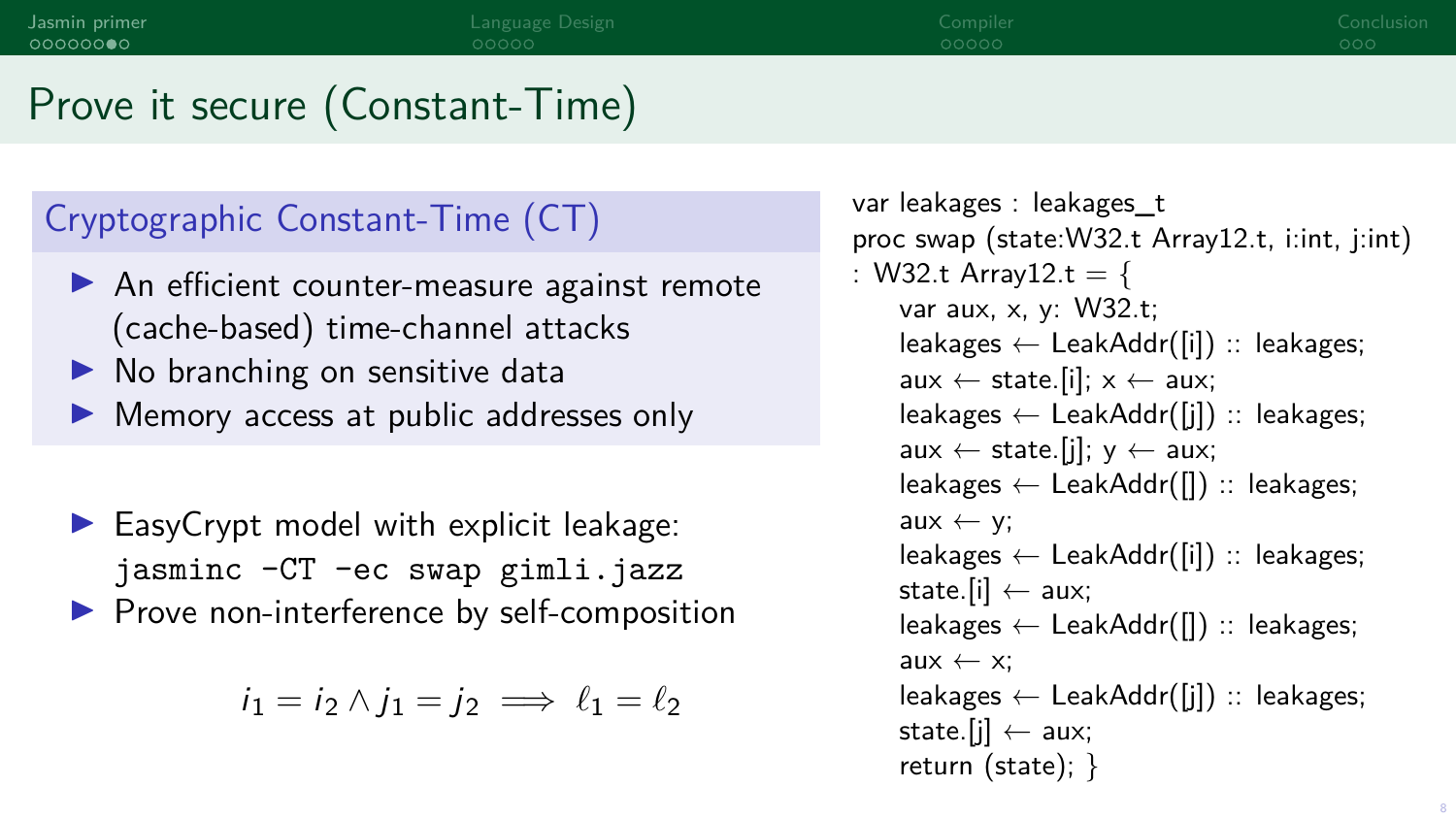



- $\triangleright$  Correctness (wrt standard)
- $\blacktriangleright$  Security (indifferentiability)
- $\blacktriangleright$  Constant-Time security
- for fast assembly implementations.

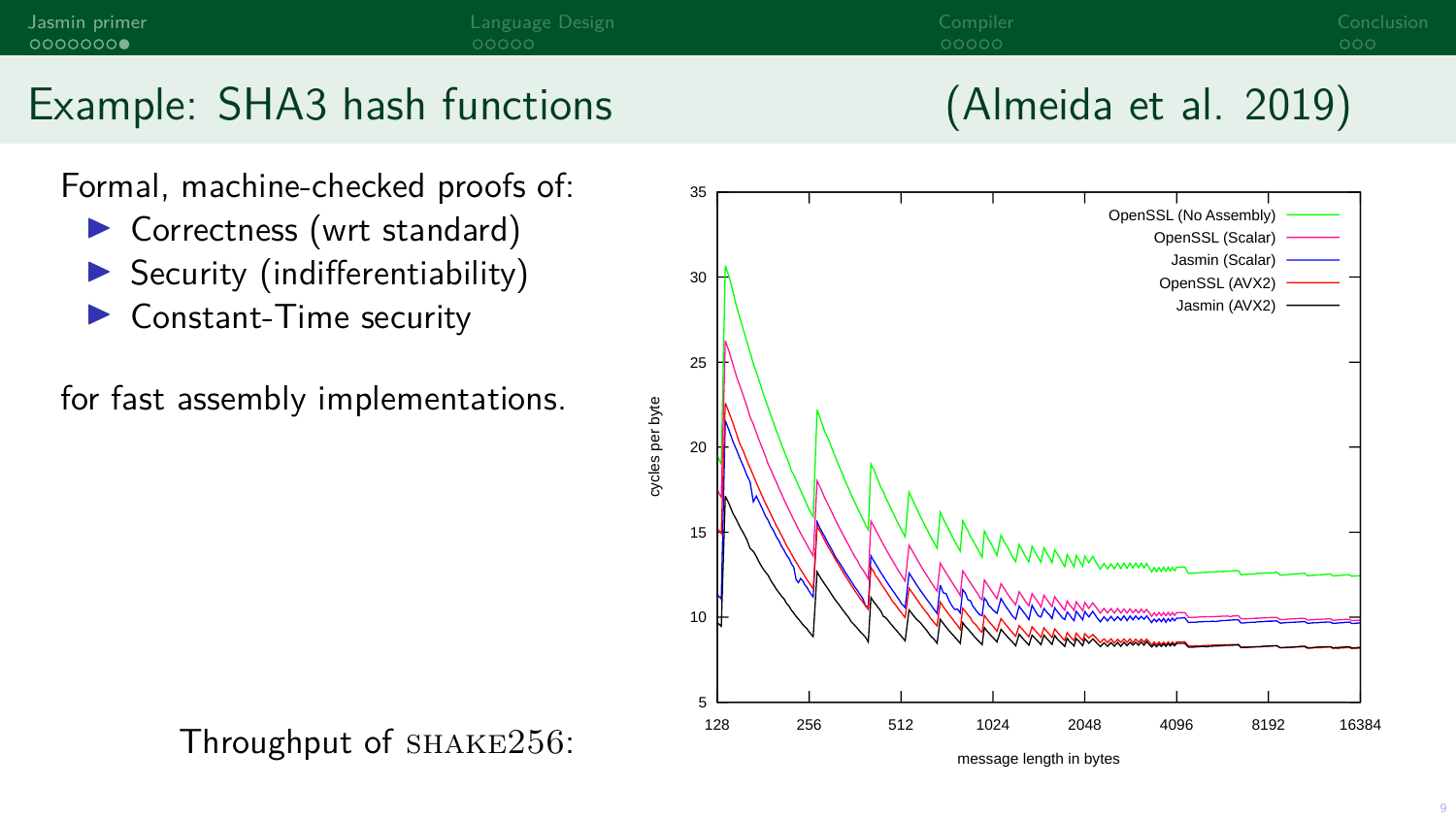<span id="page-9-0"></span>

| Jasmin primer | Language Design  | Compiler | Conclusior |
|---------------|------------------|----------|------------|
| 000000000     | $\bullet$ $0000$ | 00000    | LOOO!      |
|               |                  |          |            |

# A programming language suitable for formal verification

- Good methodology is important to develop efficient correct implementations
- Language (incl. semantics) design is key for enabling machine-checked formal proofs
- Let's avoid the usual difficulties of formal verification of low-level programs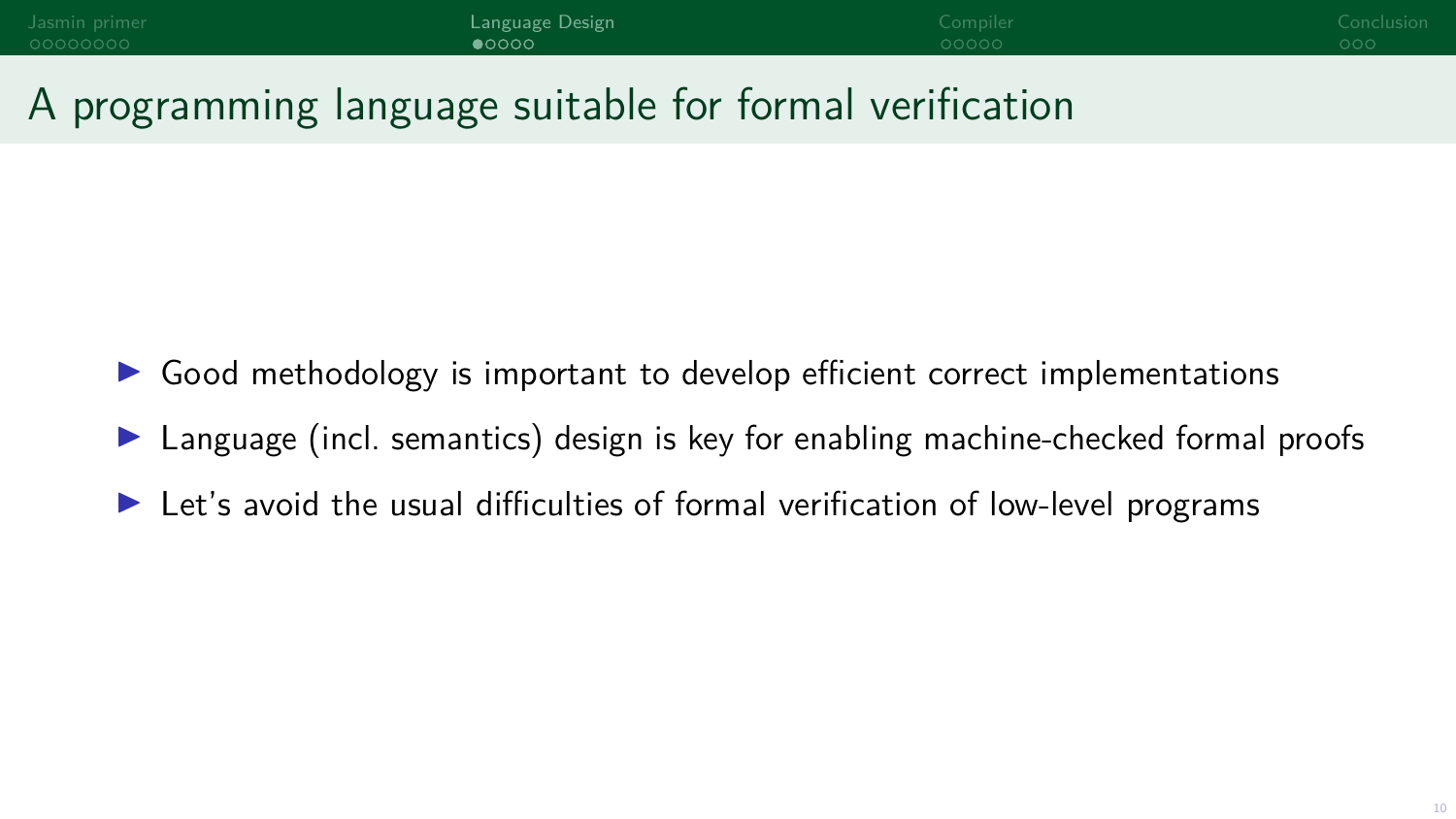# A high-level programming language (semantics)

#### Values

- $\blacktriangleright$  Mathematical integers
- **Booleans**
- $\triangleright$  Machine words (8-bit 256-bit)
- $\blacktriangleright$  Arrays of words (static size, applicative)

## **Storage**

- $\blacktriangleright$  Local variables
- $\blacktriangleright$  Immutable global values
- $\blacktriangleright$  Global unstructured memory (shared with the environment)

#### **Structure**

- $\blacktriangleright$  Structured control-flow
- $\blacktriangleright$  Functions
	- $\blacktriangleright$  Call-by-value
	- $\blacktriangleright$  Unrestricted signatures

fn **swap**(stack u32[12] state, inline int i j)  $\rightarrow$  stack u32[12]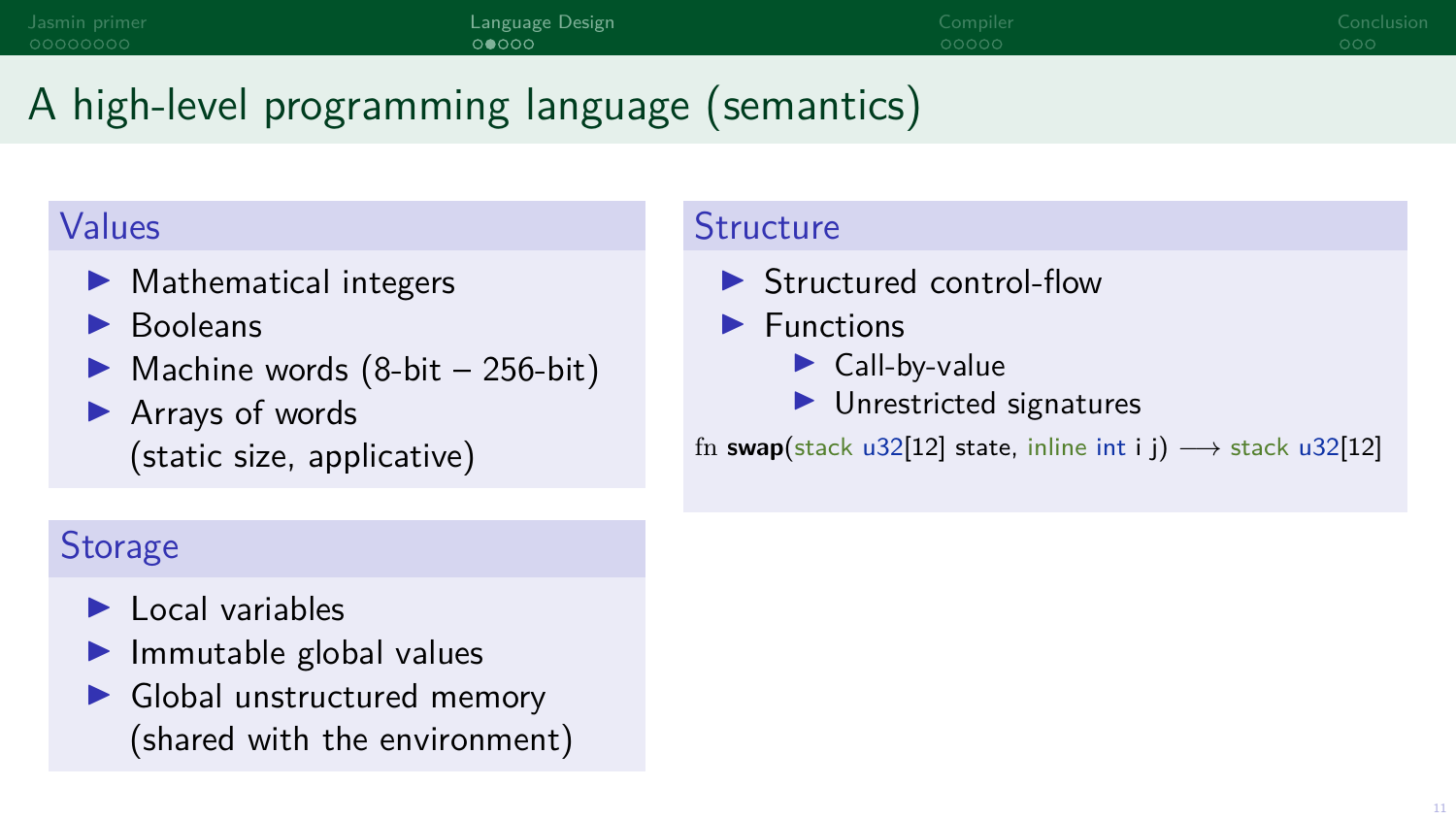| Jasmin primer     | Language Design | Compiler | Conclusion |
|-------------------|-----------------|----------|------------|
| 00000000          | 00000           | 00000    | 000        |
| Low-level control |                 |          |            |

 $\blacktriangleright$  Support for SIMD

I . . .

- $\blacktriangleright$  Vector values (incl. literal)
- $\blacktriangleright$  Vectorized instructions
- $\blacktriangleright$  Intrinsics (access to assembly instructions)
	- $\blacktriangleright$  With a pure semantics
	- $\blacktriangleright$  Explicit manipulation of flags if needed
- Explicit spilling ( $reg \leftrightarrow stack$ )
- ▶ Alignment of code blocks

```
fn keccakf1600_avx2(reg u256[7] state, reg u64 . . . )
−→ reg u256[7] {
   reg u256[9] t;
   reg u256 c00 c14;
   reg u32 r;
   reg bool zf;
. . .
   align while {
. . .
      c00 = c00 \hat{ } state[2];
      t[0] = #VPERMQ(c00, (4u2)[1, 0, 3, 2]);t[1] = c14 \gg 4u64 63;
      t[2] = c14 + 4u64 c14;t[1] = t[1] | t[2];
. . .
      \_, \_, \_, zf, r = #DEC_32(r);} (! zf)
   return state;
}
```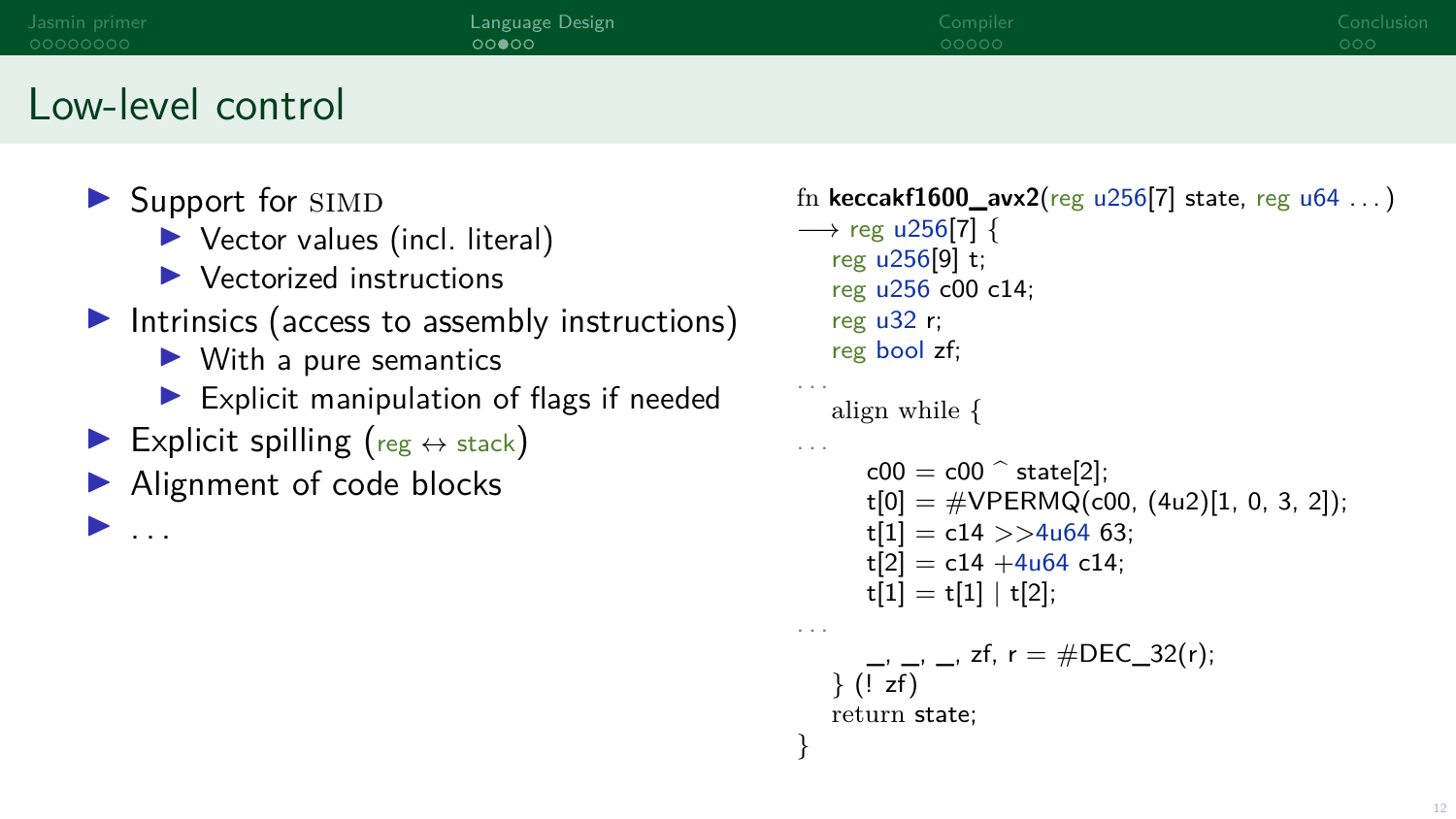| Jasmin primer<br>00000000 | Language Design<br>റററൈ | Compiler<br>00000                      | Conclusion<br>000 <sub>o</sub> |
|---------------------------|-------------------------|----------------------------------------|--------------------------------|
| Applicative arrays        |                         |                                        |                                |
| param int $N = 4$ ;       |                         | Arrays are values, stored in variables |                                |

```
fn f(stack u64[N] \times y) \rightarrow stack u64[N] {
   inline int i;
   reg u64 v;
   for i = 0 to N {
      v = v[N - i];x[i] += v; // this writes to x, not to y
   }
   return x;
}
   This function returns zero, whatever h does
fn g() \longrightarrow reg u64 {
   stack u64[1] t;
   reg u64 r;
   t[0] = 0;
   h(t); // t is local, cannot be modified by h
   r = t[0];return r;
}
```
- 
- $\blacktriangleright$  No pointer arithmetic involving arrays
- $\blacktriangleright$  Trivial alias analysis (based on names)
- $\blacktriangleright$  Allows modular reasoning w/o separation logic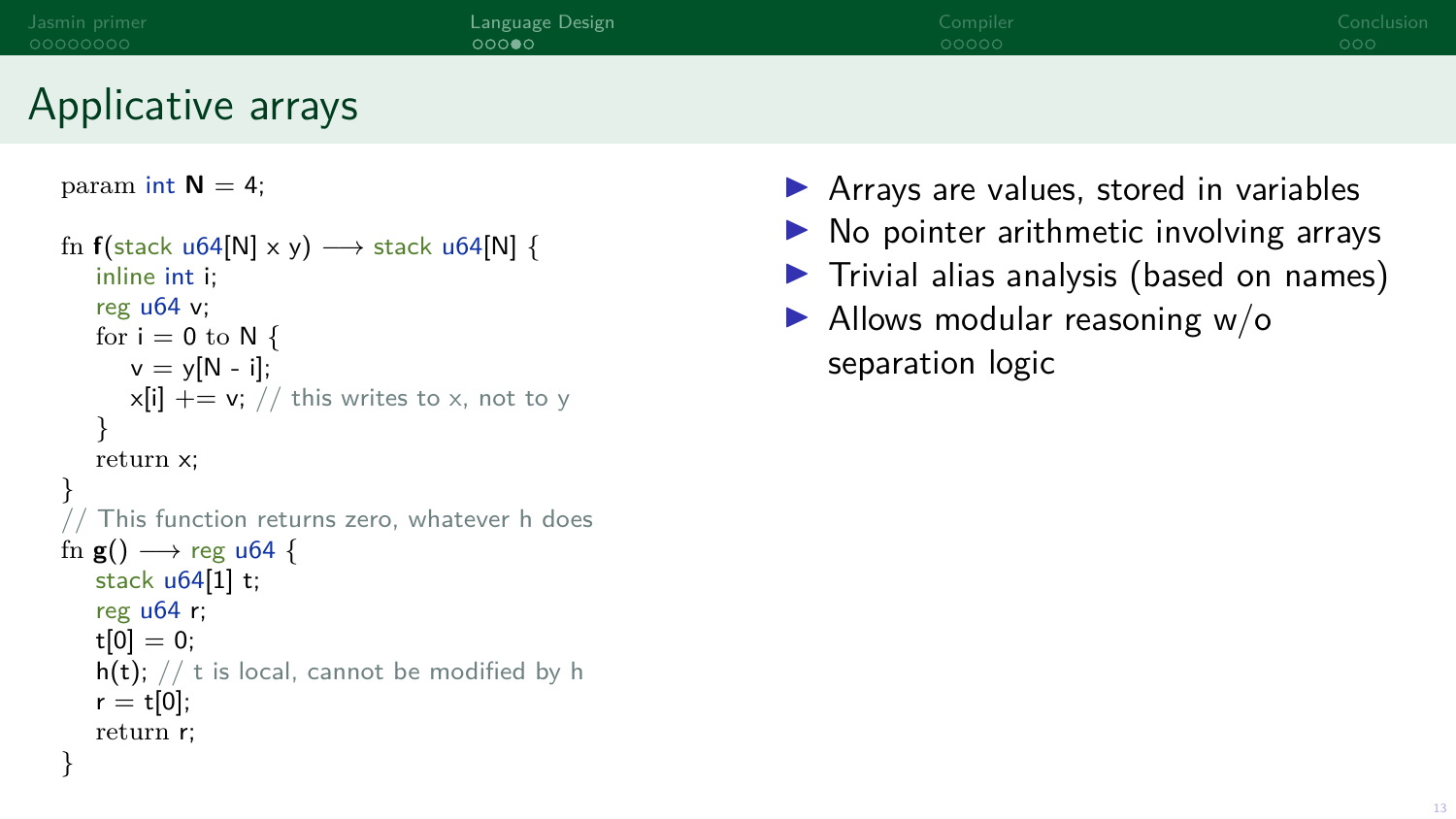# Formal reasoning on safe programs

In EasyCrypt, only safe programs are considered

The semantics is thus simplified:

- $\triangleright$  arrays are unbounded (no bound checks)
- $\triangleright$  arrays are indexed by mathematical integers (no worries about overflow)
- $\blacktriangleright$  all pointers are valid (for read and write access)

Such separation of concern ensures that low-level details about safety do not pollute the other proofs.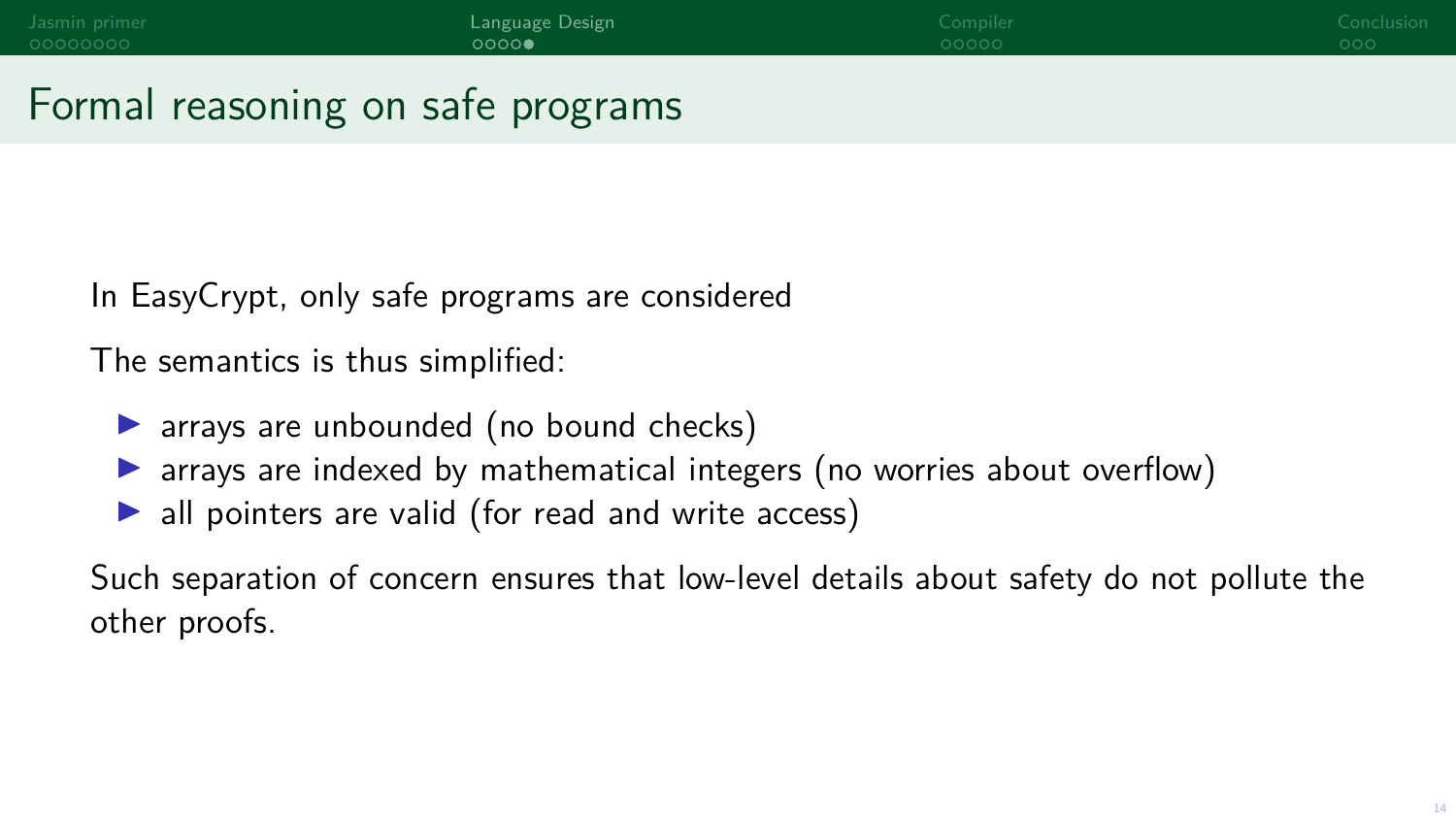<span id="page-14-0"></span>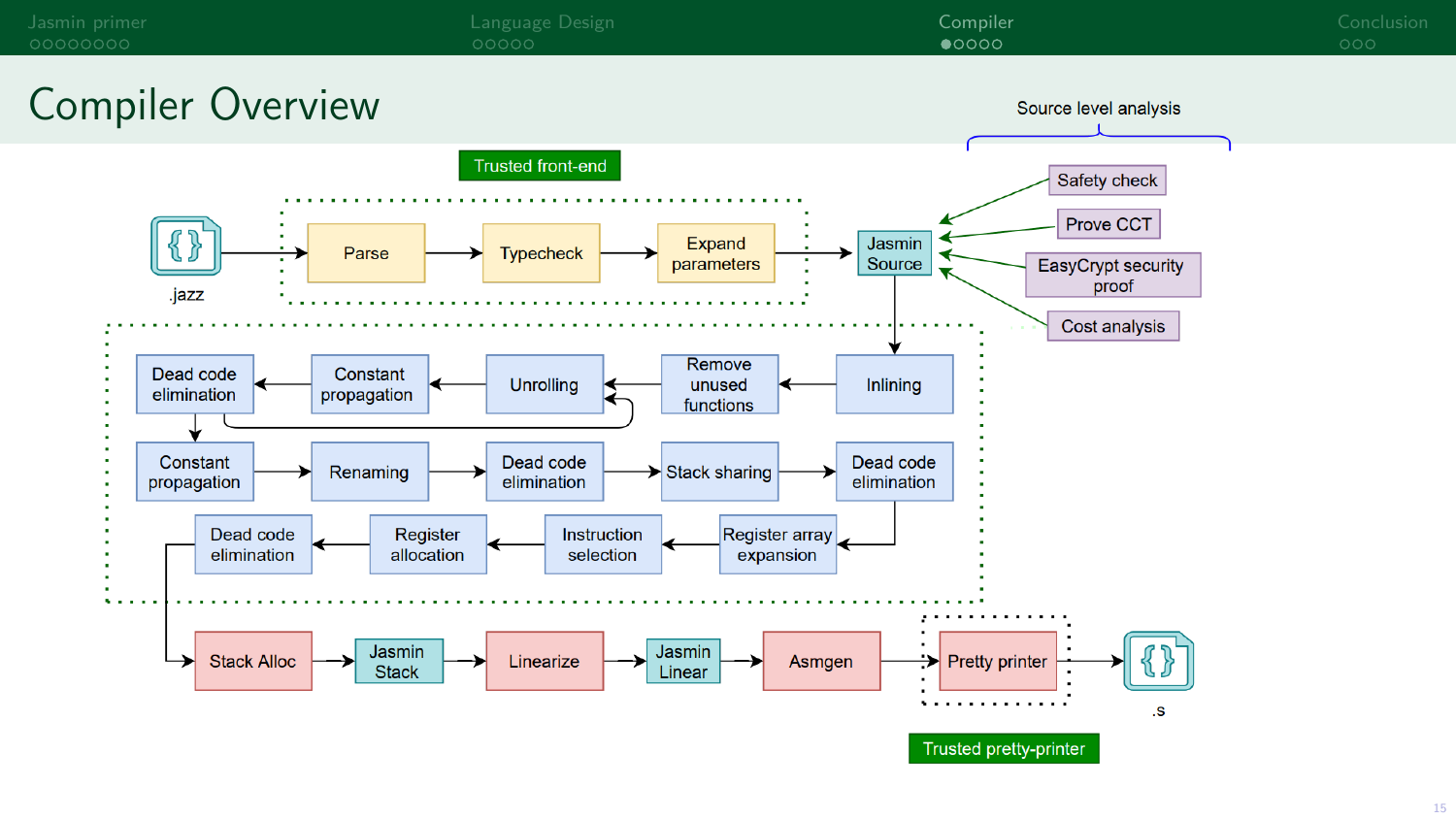| Jasmin primer | Language Design | Compiler i | Conclusion |
|---------------|-----------------|------------|------------|
| 00000000      | 00000           | 00000      | 000        |
|               |                 |            |            |

# Translation-Validation

- $\blacktriangleright$  Implement in OCaml
- $\blacktriangleright$  Validate in Coq
- $\triangleright$  Only prove the checker, not the crazy heuristics
	- $\blacktriangleright$  (there are no crazy heuristics)
- $\blacktriangleright$  For a few passes, it is not worth the trouble
- $\blacktriangleright$  Make it easy to experiment
- $\blacktriangleright$  Make it harder to write friendly error messages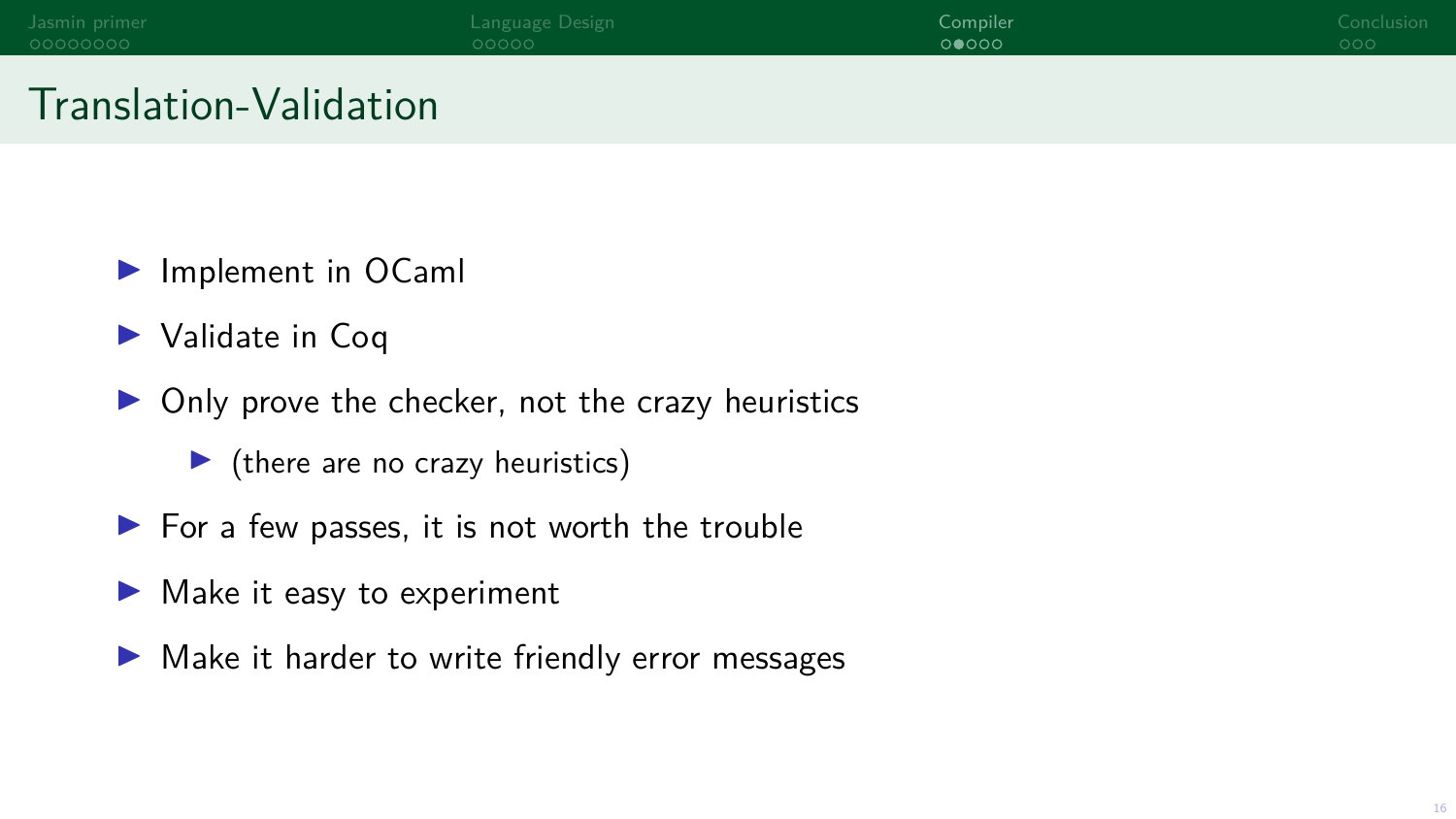# A few validated passes

#### Renaming

- Remove redundant copies  $(x = y)$
- $\blacktriangleright$  Done heuristically

#### Register array expansion

- Replace each array cell  $(x[1])$  by a fresh variable (x1)
- $\blacktriangleright$  A kind of renaming

#### Register allocation

- $\blacktriangleright$  Enforce micro-architectural constraints
- $\blacktriangleright$  Enforce standard calling-conventions for export functions
- $\blacktriangleright$  Try to eliminate redundant copies
- $\blacktriangleright$  Favor caller-saved registers

#### Stack allocation

- $\triangleright$  Choose the layout of local variables in the stack frame
- $\blacktriangleright$  Use pointer arithmetic instead of variable names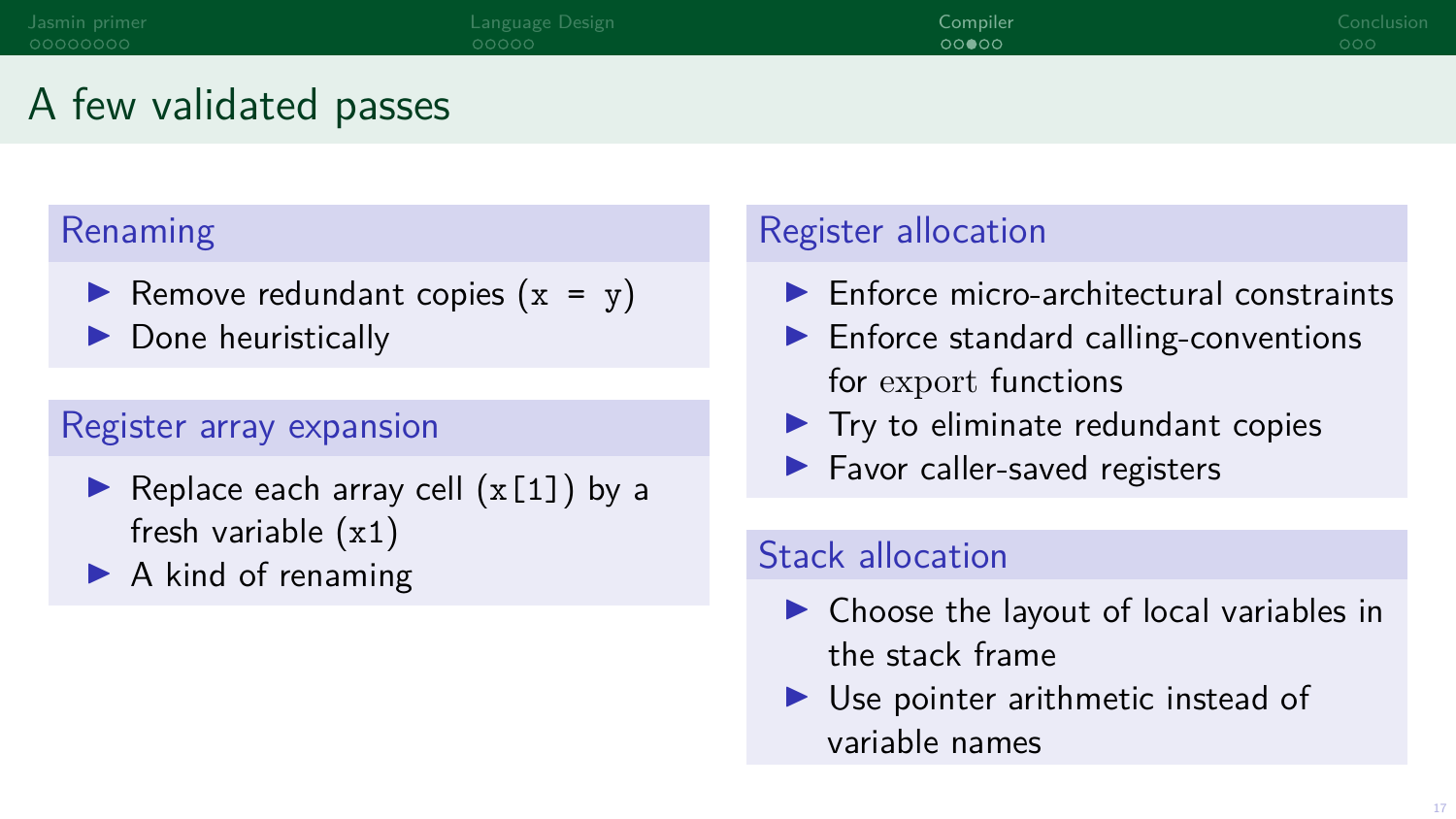# Open questions (but within reach)

- ▶ Model "stateful" instructions (e.g., RDTSC, RDRAND)
- $\triangleright$  Several target architectures (ARM, RISC-V)
- $\triangleright$  Security against Spectre and co. (preservation of "speculative constant-time")
- $\blacktriangleright$  Reduce the TCB (validate the semantics)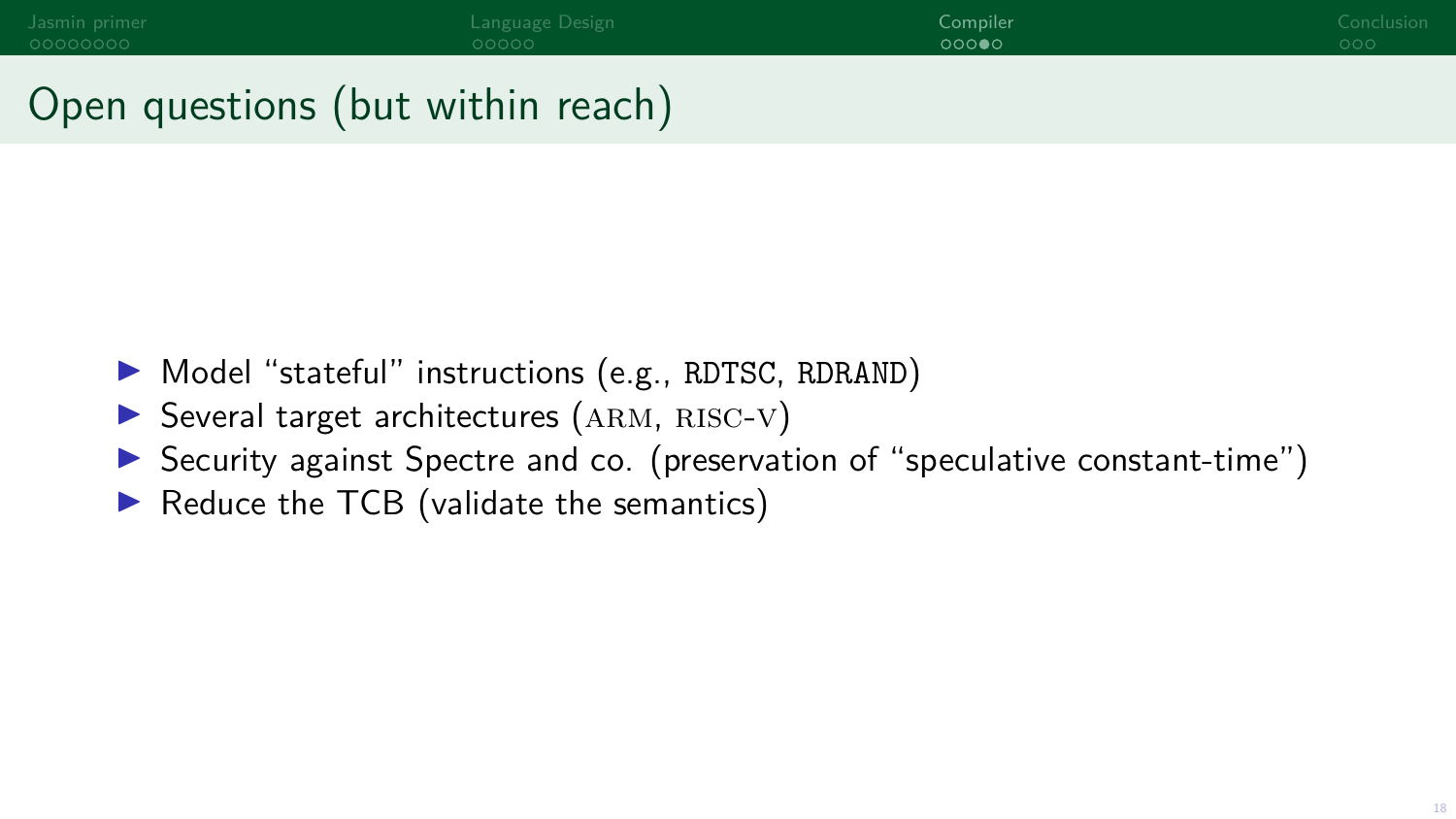# Beyond High-Assurance Cryptography

Your own research on top of Jasmin: formal methods (Coq proofs!), verified compilation, security. . .

- $\blacktriangleright$  Small language
- $\blacktriangleright$  Clean semantics
- $\blacktriangleright$  Formal semantics in the best proof assistant ever
- $\blacktriangleright$  Realistic formally-verified compiler
- Exciting applications

#### Ongoing projects

- $\blacktriangleright$  Low-level (pipeline-aware) cost analysis
- Security of implementations against Spectre attacks
- Secure compilation of speculative-constant-time
- I Formal verification of an information-flow checker
- $\blacktriangleright$  Certainly a few more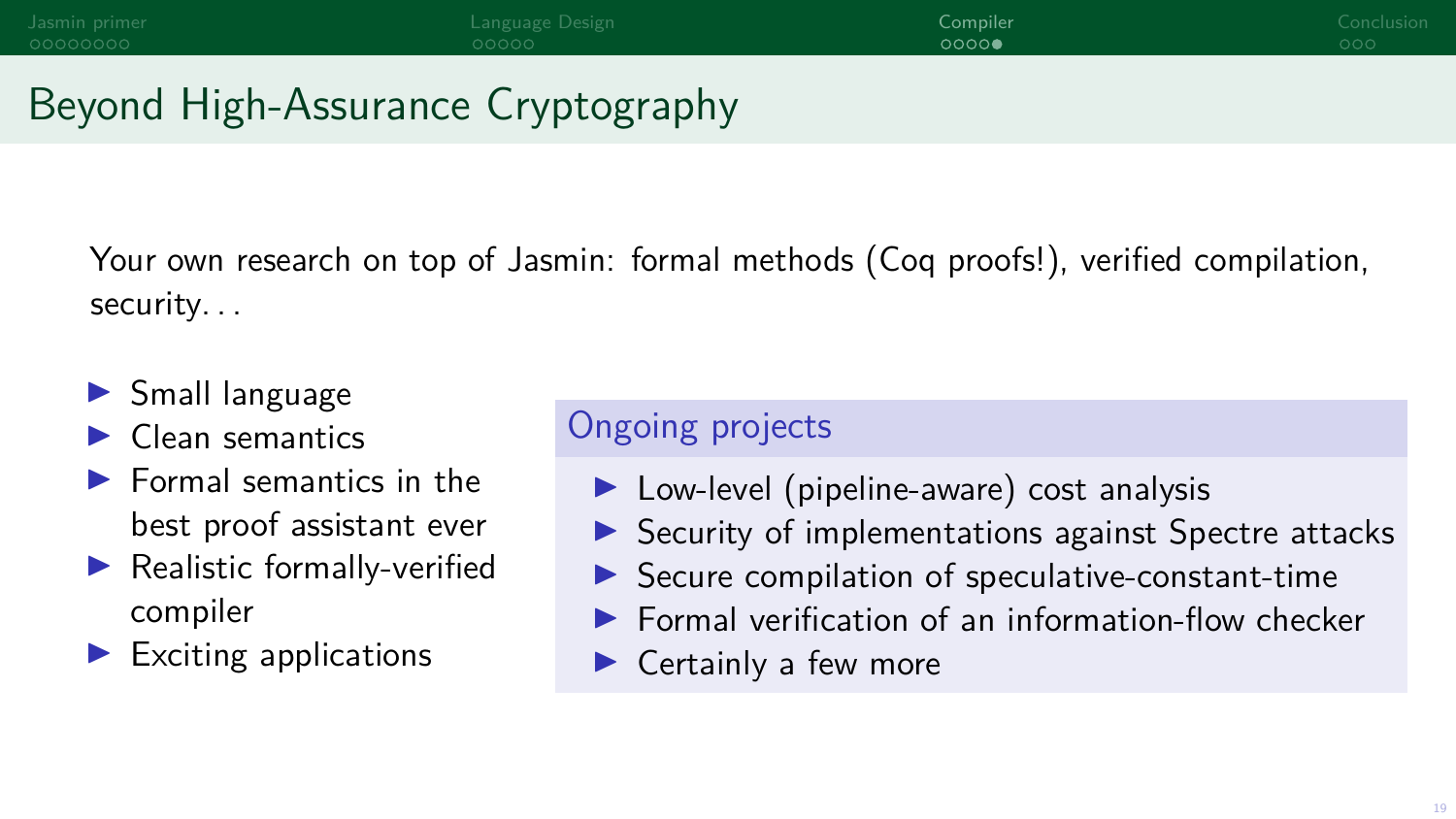<span id="page-19-0"></span>

| Jasmin primer | Language Design | Compiler | Conclusion   |
|---------------|-----------------|----------|--------------|
| 00000000      | 00000           | 00000    | $\bullet$ oo |
| Thanks        |                 |          |              |

#### None of this would be possible without Coq, the tool and the community.

#### Coq pain points

- $\triangleright$  Rose trees (useless induction principles, picky guard condition)
- $\triangleright$  No library for machine words (now there are too many of them)
- ▶ Build system (mixing hand-written and Coq-extracted OCaml)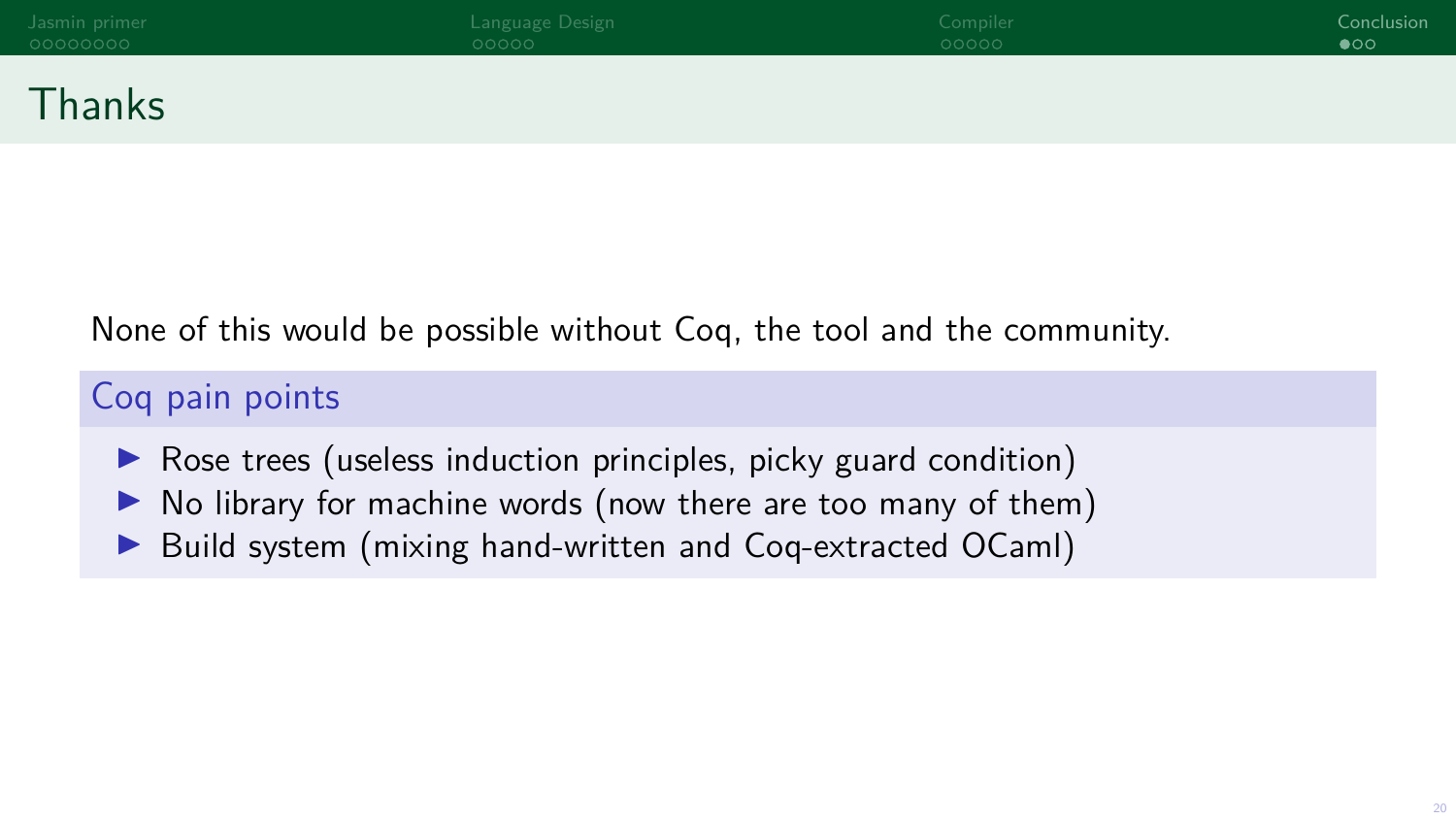# Thanks

#### Jasmin contributors

Adrien Koutsos, Alley Stoughton, Arthur Blot, Benedikt Schmidt, Benjamin Grégoire, Cécile Baritel-Ruet, François Dupressoir, Gilles Barthe, Hugo Pacheco, Jean-Christophe Léchenet, José Bacelar Almeida, Manuel Barbosa, Pierre-Yves Strub, Swarn Priya, Tiago Oliveira, Vincent Laporte and many users

#### Join the Jasmin community

Get started <https://github.com/jasmin-lang/jasmin> Zulip chat <https://zulip.mpi-sp.org>